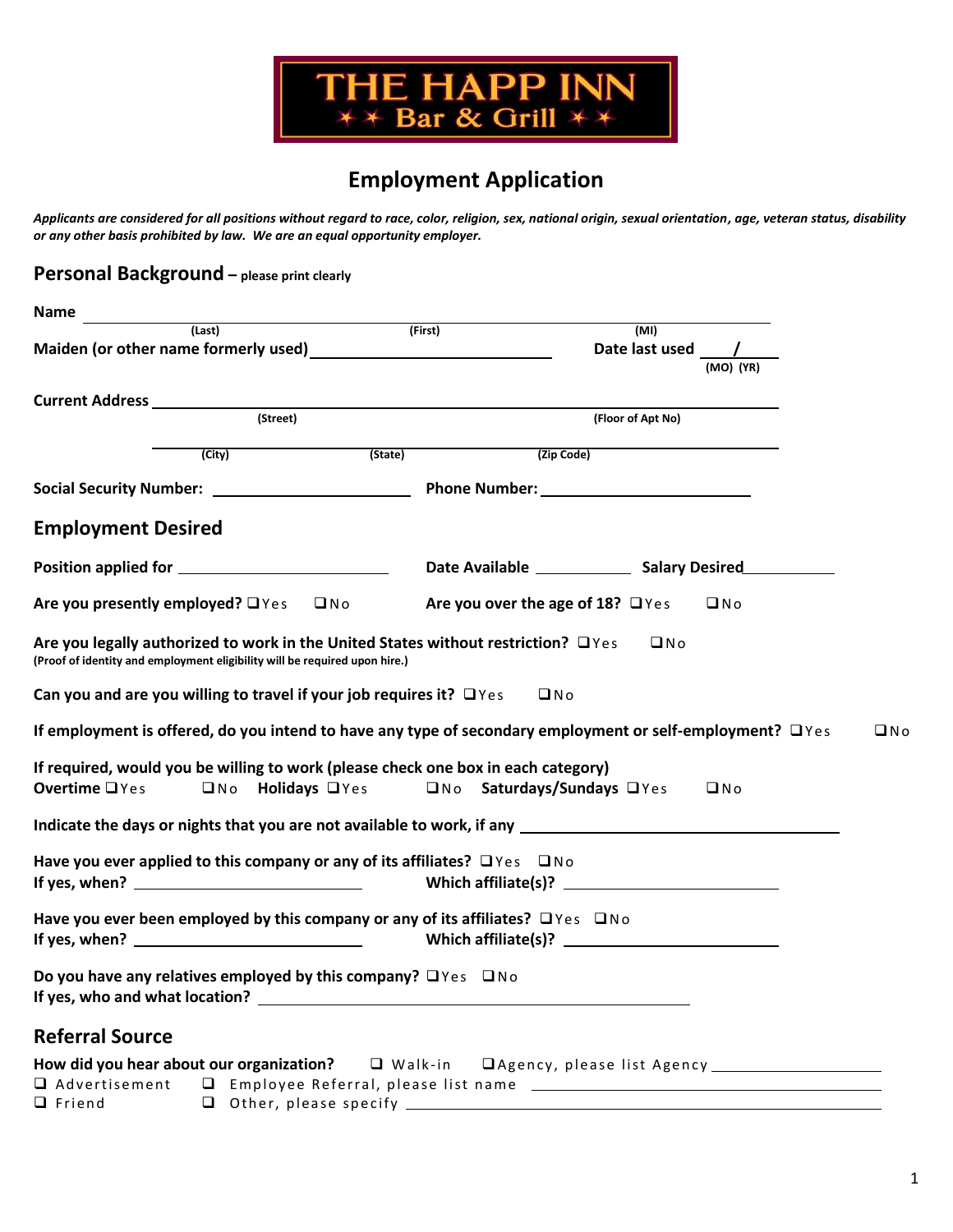

## **Driving Record**

| If you are applying for a position which involves driving on the job, please answer the following questions:                                   |                       |  |                     |                                                                     |  |                 |          |             |               |
|------------------------------------------------------------------------------------------------------------------------------------------------|-----------------------|--|---------------------|---------------------------------------------------------------------|--|-----------------|----------|-------------|---------------|
| Do you have a valid unexpired license to drive a vehicle? $\Box$ Yes<br>$\square$ No                                                           |                       |  |                     |                                                                     |  |                 |          |             |               |
| Do you have auto insurance coverage? $\Box$ Yes $\Box$ No<br>Has your license been revoked or suspended during the past five years? $\Box$ Yes |                       |  |                     |                                                                     |  | $\Box$ No       |          |             |               |
|                                                                                                                                                |                       |  |                     | _Expiration Date _________________ State __________ Class _________ |  |                 |          |             |               |
| <b>Education and Training</b>                                                                                                                  |                       |  |                     |                                                                     |  |                 |          |             |               |
| Indicate highest level of education completed:                                                                                                 |                       |  |                     |                                                                     |  |                 |          |             |               |
| High School $\Box 9$ $\Box 10$ $\Box 11$ $\Box 12$                                                                                             |                       |  |                     | College/University $\Box$ 1 $\Box$ 2 $\Box$ 3                       |  |                 |          | $\Box$ 4    |               |
| Technical/Trade School □ 1 □ 2                                                                                                                 |                       |  |                     | □ Other Graduate School □ 1                                         |  |                 | $\Box$ 2 | $\square$ 3 |               |
|                                                                                                                                                |                       |  |                     |                                                                     |  |                 |          |             |               |
| <b>Name of School/College</b>                                                                                                                  | Location (City/State) |  | <b>Course Study</b> | <b>Yrs Completed</b>                                                |  | Graduated (Y/N) |          |             | <b>Degree</b> |
|                                                                                                                                                |                       |  |                     |                                                                     |  |                 |          |             |               |

|  | ___________ | U | <b>PLEICE</b> |
|--|-------------|---|---------------|
|  |             |   |               |
|  |             |   |               |
|  |             |   |               |
|  |             |   |               |

and the control of the control of the control of the control of the control of the control of the control of the

**List additional education, vocation, trade, professional information, certifications, or licenses:**

**Computer Skills (list software)** 

**Other machines, trades, special skills, or qualifications:** 

#### **Previous Residences**

**List the city, county and state of all your previous residences in the last seven years (use additional sheet if necessary)**

| City | County | <b>State</b> | From (MM/YY) | To (MM/YY) |
|------|--------|--------------|--------------|------------|
|      |        |              |              |            |
|      |        |              |              |            |
|      |        |              |              |            |

### **Criminal Record**

**Have you even been convicted of or plead guilty to a misdemeanor or felony?**  $\Box$  Yes  $\Box$  No **If yes, please indicate:** Date: Location (City/State) Charge Charge Action Taken **(Note: You are not required to provide information on any expunged or sealed record.)**

### **Illegal Use of Drugs**

| Do you currently engage in the illegal use of drugs (marijuana, cocaine, heroin, crack, speed, LSD, or use of prescription |     |
|----------------------------------------------------------------------------------------------------------------------------|-----|
| drugs written for someone else, etc.)? $\Box$ Yes $\Box$ No                                                                |     |
| Are you willing to be tested for the illegal use of drugs? $\Box$ Yes                                                      | ONO |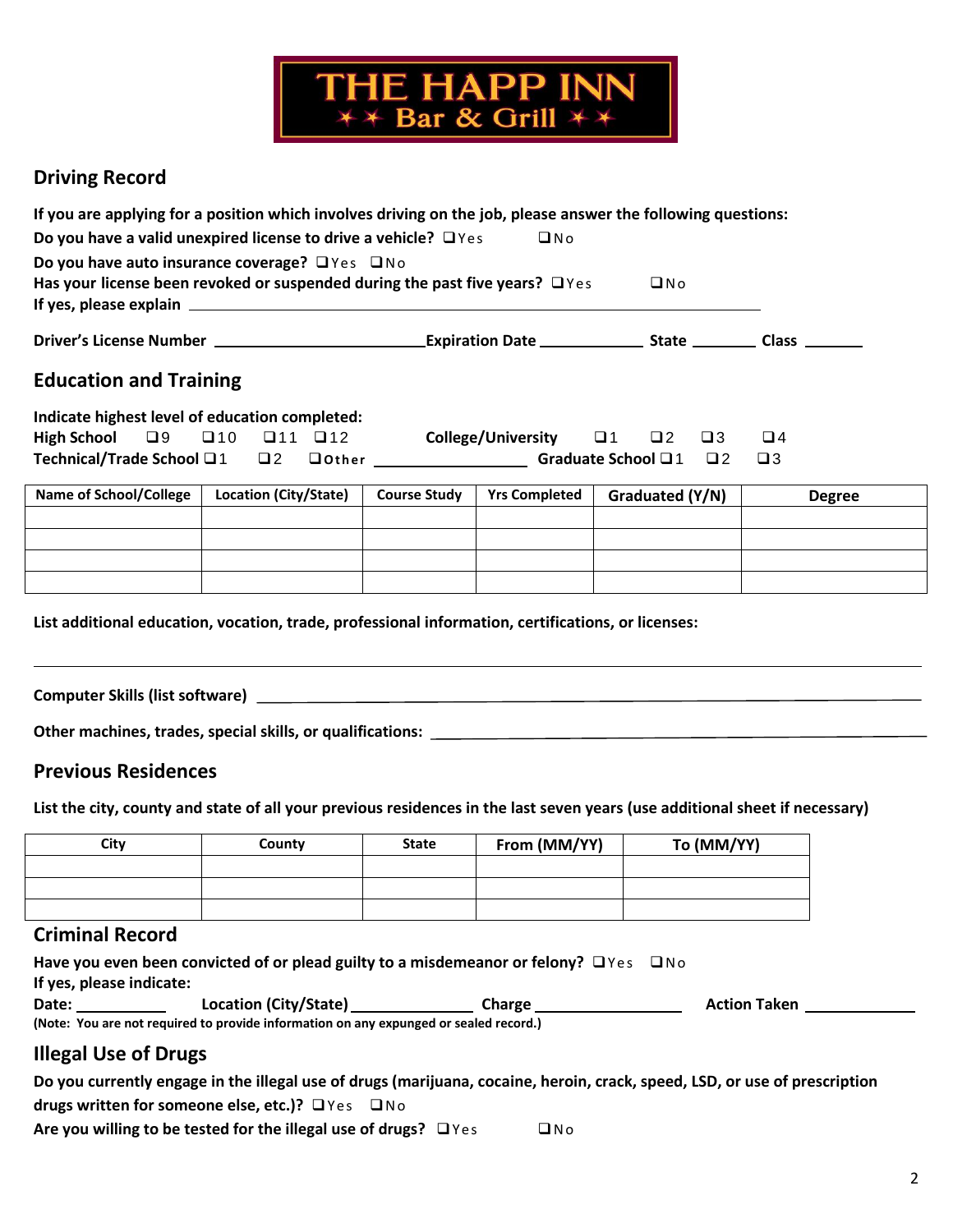

### **Employment History**

**Listing the most recent position first, provide the following information regarding your previous employment. Please complete all of the employment history even though some or all of the information may be on your resume. Attach your resume to this application.**

Are you currently bound by an employment agreement or non-compete agreement?  $\Box$  Yes  $\Box$  No

| 1. |                                                   |                                      |              |  |  |  |
|----|---------------------------------------------------|--------------------------------------|--------------|--|--|--|
|    |                                                   |                                      |              |  |  |  |
|    | Employed (mm/yy): From ________ To ________       |                                      |              |  |  |  |
|    |                                                   |                                      |              |  |  |  |
|    | Supervisor's Position ___________________________ |                                      |              |  |  |  |
|    |                                                   | May we contact? $\Box$ Yes $\Box$ No |              |  |  |  |
|    |                                                   |                                      |              |  |  |  |
|    |                                                   |                                      |              |  |  |  |
| 2. |                                                   | Phone ( )                            |              |  |  |  |
|    |                                                   |                                      |              |  |  |  |
|    | Employed (mm/yy): From __________ To _________    |                                      |              |  |  |  |
|    |                                                   |                                      |              |  |  |  |
|    | Supervisor's Position _________________________   |                                      |              |  |  |  |
|    |                                                   | May we contact? $\Box$ Yes           | $\square$ No |  |  |  |
|    |                                                   |                                      |              |  |  |  |
|    |                                                   |                                      |              |  |  |  |
|    |                                                   |                                      |              |  |  |  |
| 3. |                                                   | Phone ( )                            |              |  |  |  |
|    |                                                   |                                      |              |  |  |  |
|    | Employed (mm/yy): From _________ To _________     |                                      |              |  |  |  |
|    |                                                   |                                      |              |  |  |  |
|    | Supervisor's Position __________________________  | May we contact? $\Box$ Yes           | $\square$ No |  |  |  |